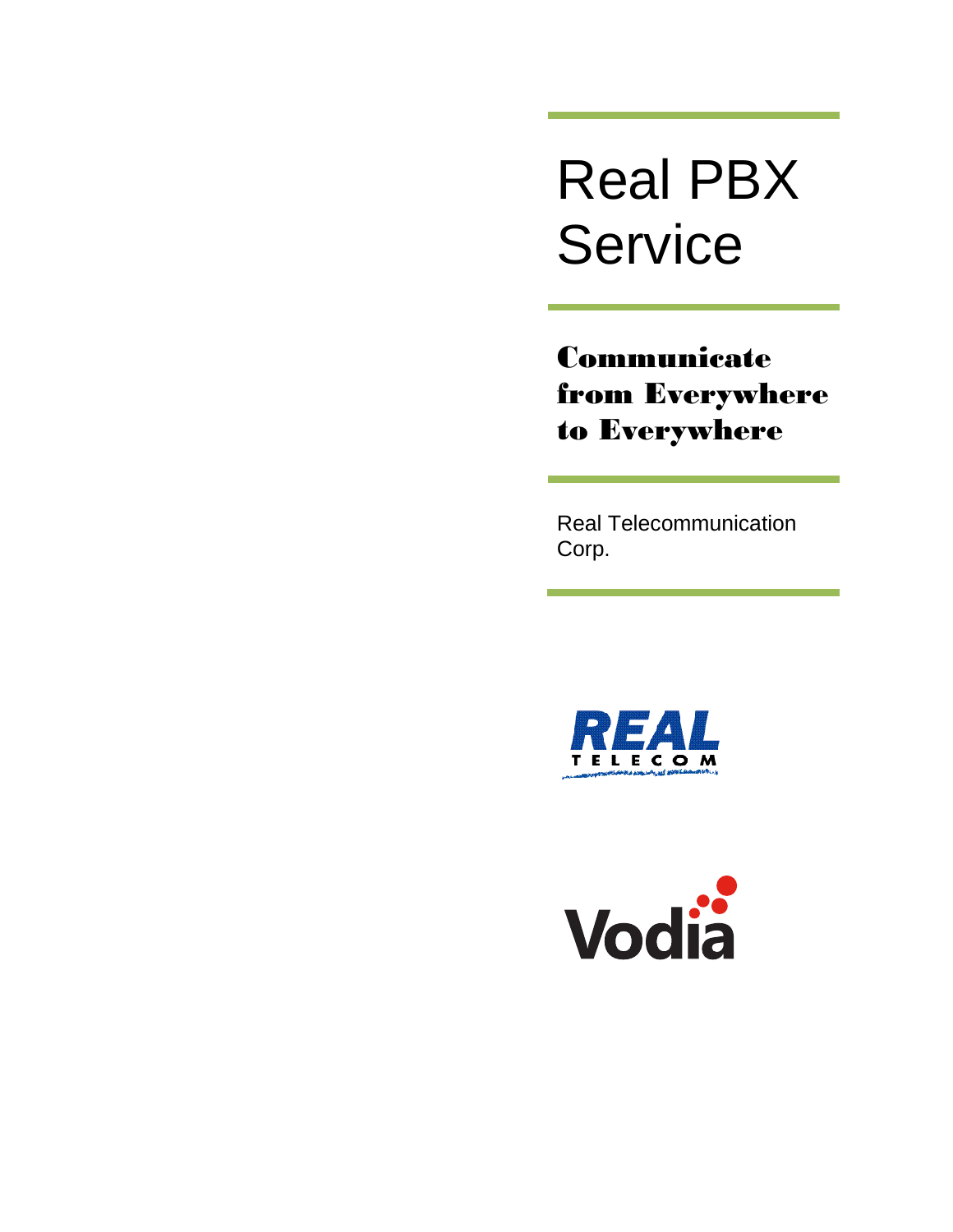

# **Table of Contents**

| $\bullet$ |
|-----------|
| $\bullet$ |
| $\bullet$ |
| ٠         |
| $\bullet$ |
|           |
|           |
|           |
|           |
|           |
|           |
|           |
|           |
|           |
|           |
|           |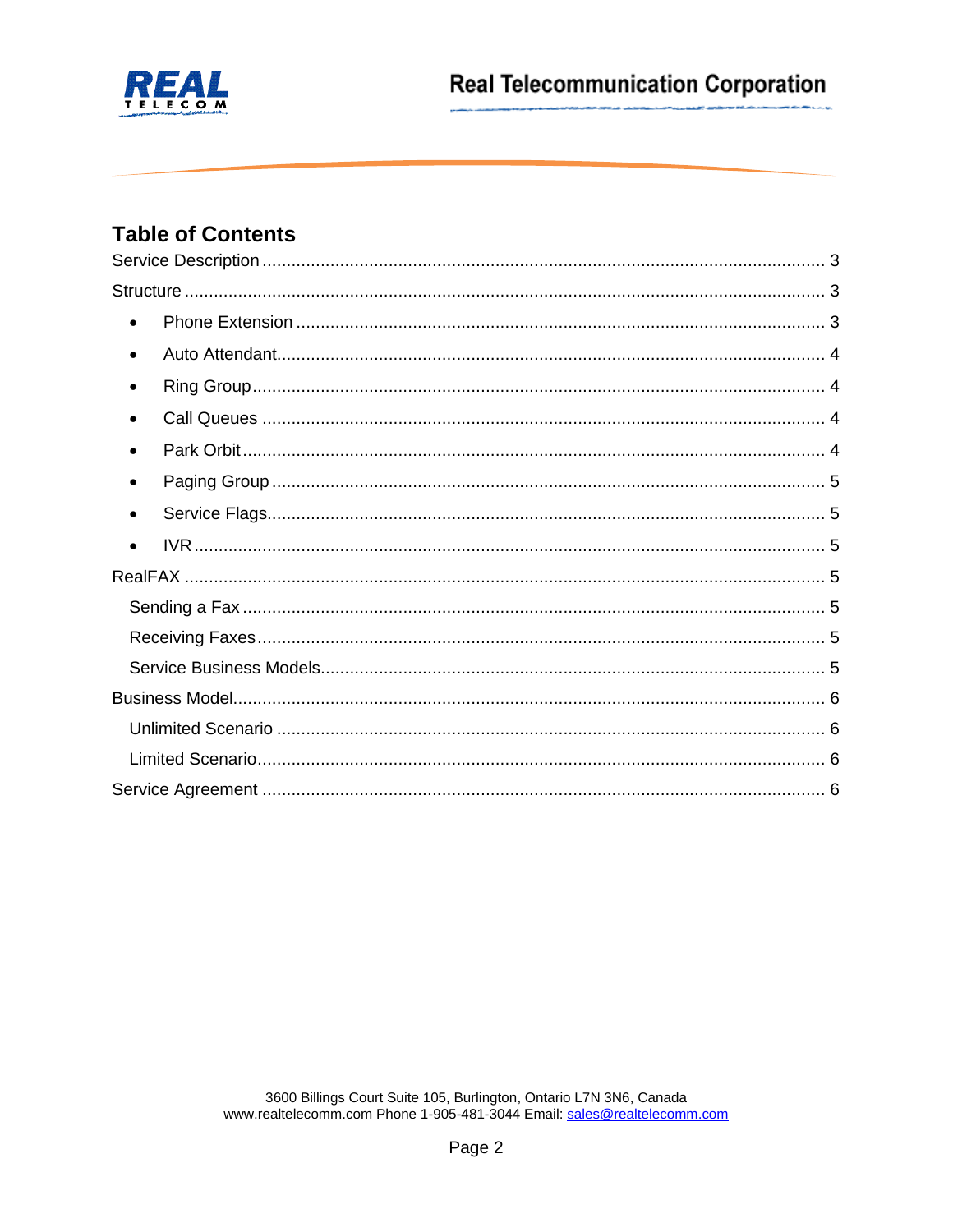

Real Telecommunication Corporation (Real Telecom) is pleased to be the provider for your voice communication service.

## <span id="page-2-0"></span>**Service Description**

RealPBX service is Business Telecommunication Service created in-house using advanced infrastructure to provide businesses with secured, reliable, and high-quality telecommunication platform. RealPBX platform integrates Voice, Fax, and SMS into a single communication environment.

RealPBX service is comprehensive, it includes unlimited concurrent calls and minutes to North America. Since we do not limit the number of calls you will process a higher number of calls than you used to.

Each RealPBX customer must have a plan for answering the inbound calls. Customers may have the Auto Attendant answer the calls, have the calls directed to a Ring Group, or directly routed to a single extension.

RealPBX is a customized service. Before implementation, Real Telecom consult with the customer on designing the PBX service. During the consultation, the customer shares with Real Telecom the business process flow and together design the service structure. Real Telecom implements the design and test it with the customer. Real Telecom will adjust the design as needed by the customer during the life of the service.

### <span id="page-2-1"></span>**Structure**

The available features are too many to list. I encourage you to visit [www.realtelecomm.com](http://www.realtelecomm.com/) and select RealPBX. The RealPBX page displays the current documents that help users better understand the system including a comprehensive manual. Please contact us when you have any questions as it is the fastest way for you to get an answer.

The RealPBX service includes extensions for different purposes:

<span id="page-2-2"></span>• **Phone Extension:** This extension serves as a communication access point. Each telephone must bind to a phone extension with unique extension number. This extension incorporates features such as voice messaging, welcome prompt, call routing settings,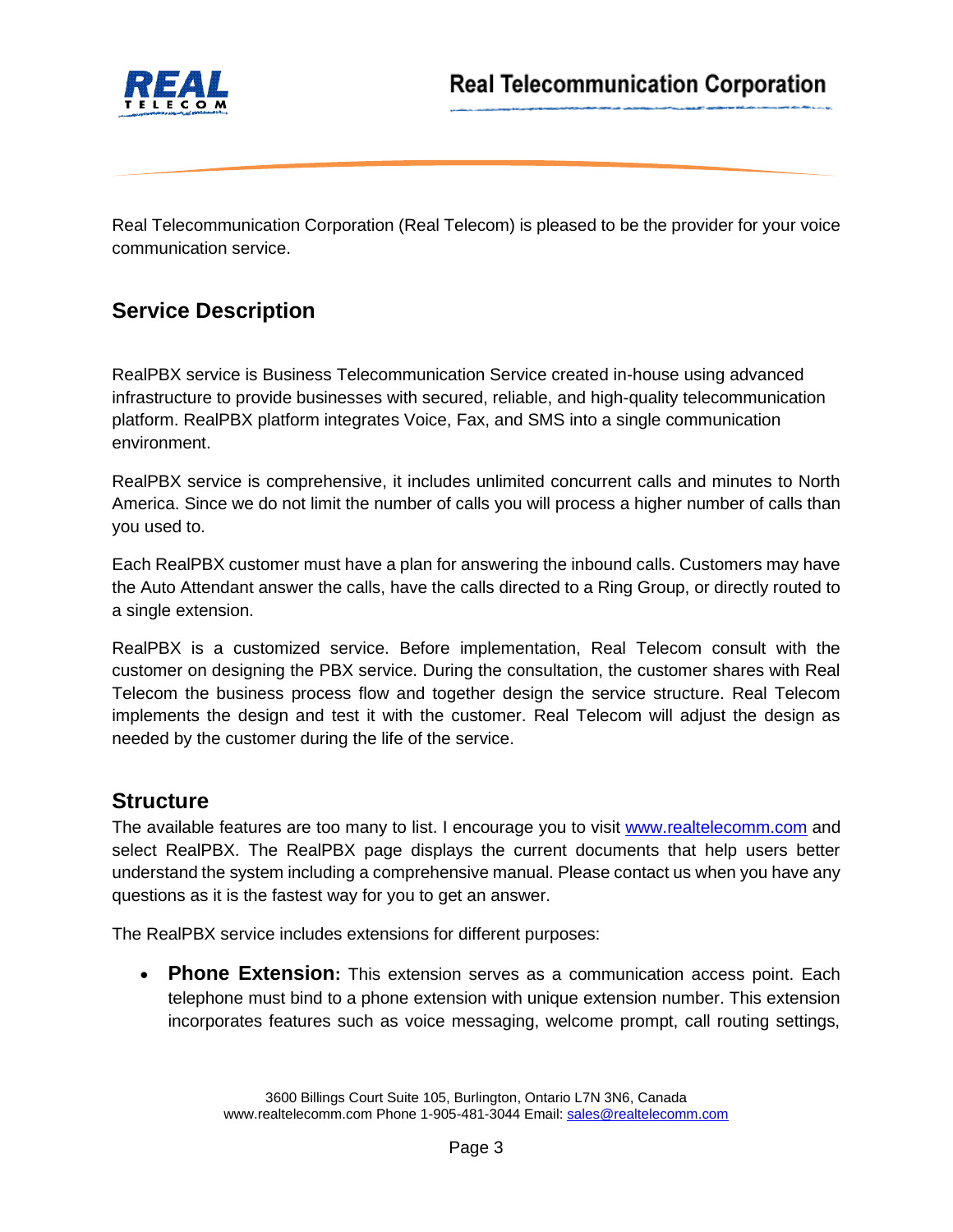

and voice message to email. Also, it includes integration with cell phone and other features.

- o Each phone extensions includes private voice mail.
- $\circ$  Additionally, each extension has prompt facility. You may record and rerecord a private prompt. The caller will hear the recorded prompt on no answer.
- $\circ$  A user of an extension can send text messages to other extension users through the portal.
- $\circ$  Using the extension portal, users can send and receive SMS text messages from anywhere.
- o Additionally, users can use the FAX service and enjoy text and voice communication by using the Vodia App or the portal.

Each phone extensions may have more than one telephone in one or more locations attached to it. All attached telephones will ring when an incoming call reaches the extension.

The telephone can be a desktop telephone or our Vodia App. The Vodia App operates on Laptops, Desktops, and cell phones.

- <span id="page-3-0"></span>• **Auto Attendant:** Auto Attendant is an extension used to automatically answer inbound calls and assist the caller to reach the intended destination. The destination can be a ring group, another service specific Auto Attendant, or a telephone extension. This extension incorporates features that allow for different behaviors depending on the date and time of operation.
- <span id="page-3-1"></span>• **Ring Group:** The Ring Group extension supports three levels of ring groups each with ring time control and a last step is to either direct the caller to a message box, an extension, or an external number. You can also control the activity of this extension by time and date.
- <span id="page-3-2"></span>• **Call Queues:** This is a comprehensive extension designed for high volume inbound calls environment. Callers will be placed in queue until an agent is available to attend to their call. Call Queues extension incorporate many features such algorithms to automatically engage the right agent and it also supports multi levels agent groups.
- <span id="page-3-3"></span>• **Park Orbit:** Sometimes, users wish to place a call on the system for someone that is may not be at his or her desk. The person answered the call may place it on an orbit and call the person via a PA system or Paging Group to pick up the call from the orbit.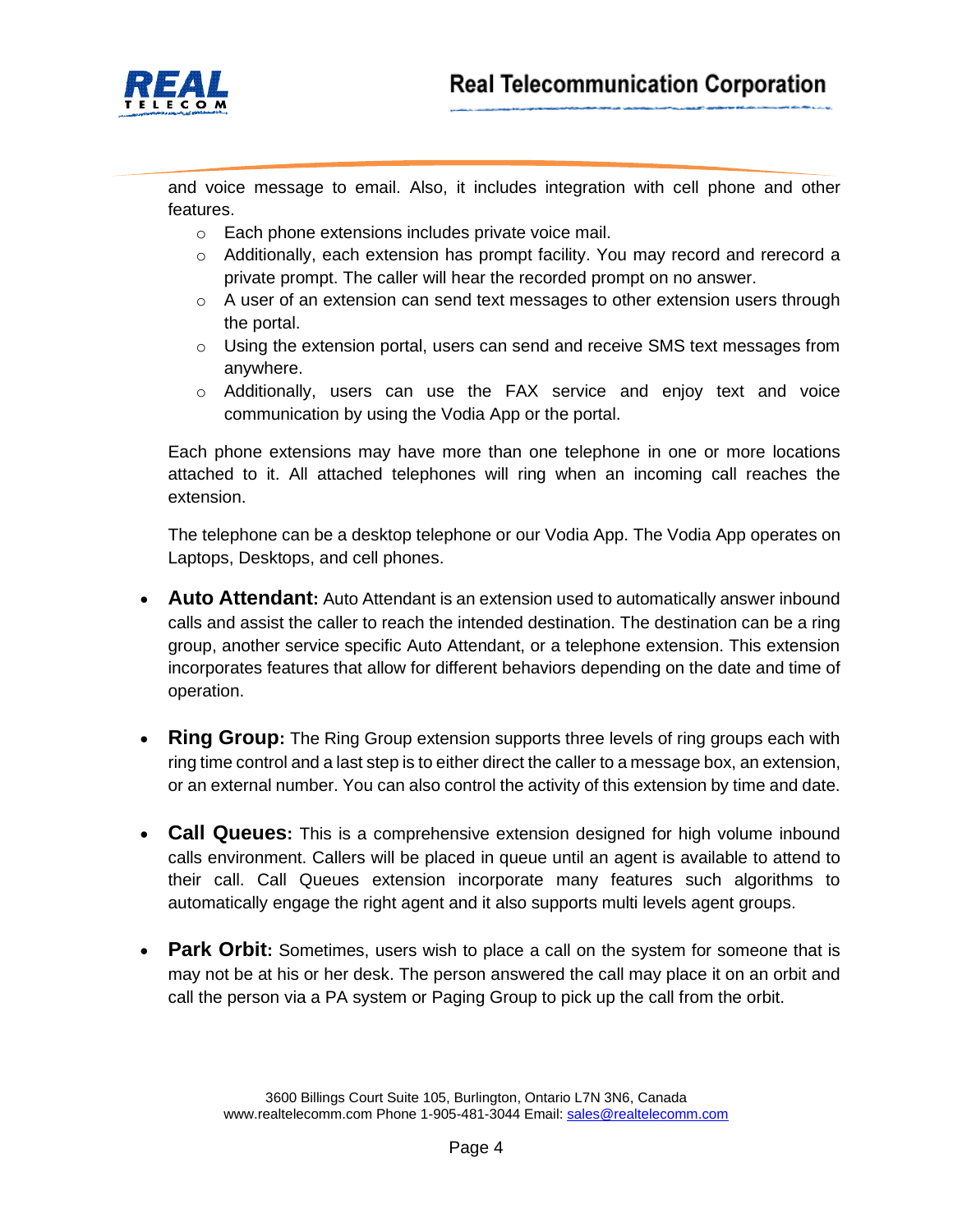

- <span id="page-4-0"></span>• **Paging Group:** This extension enables one phone extension broadcasting announcements or sharing information with a group like public announcements. The group is a list of telephone extensions that are included in any announcement made via this extension.
- <span id="page-4-1"></span>• **Service Flags:** Some businesses need different call processing at different time and day. This extension facilitate processing calls differently after working hours, allow engaging different Auto Attendant at different times and date, different announcement for holidays and weekend or any other occasion.
- <span id="page-4-2"></span>• **IVR:** Interactive Voice Response extension features functionality to interactively process inbound calls. It can be used to ask the caller to enter a pin number and accordingly route the call to the right destination. Also, it can be used to link the caller to a system such CRM or banking where further interaction is required.

# <span id="page-4-3"></span>**RealFAX**

Real Telecom offers fax-to-email and email-to-fax services. Using this service, customers can send and receive faxes via email. Our customers can file incoming faxes into preferred folders and send the generated documents as faxes without having to print or use fax machines.

### <span id="page-4-4"></span>**Sending a Fax**

A fax can be sent using Outlook, Gmail, or any other e-mail system. Change the "To:" field to faxnumber@send.realfax.ca (Example: 14168001135@send.realfax.ca), attach the document, and add a front page if desired, and then press "Send.".

Faxes will only be able to be sent from authorized email addresses. You will be notified of the fax status via email.

### <span id="page-4-5"></span>**Receiving Faxes**

All incoming faxes will be sent to the email address registered as a recipient. RealFAX will convert the incoming fax to an email and deliver it to the Inbox of the recipient's email system.

#### <span id="page-4-6"></span>**Service Business Models**

Telecom services are available in Hosted and Node models. As an example, the Hosted model involves operating the services in our data center, while the Service Node model includes a physical node on the customer's premises that Real Telecom operates and maintains. Large Enterprise customers are best suited to the Service Node model.